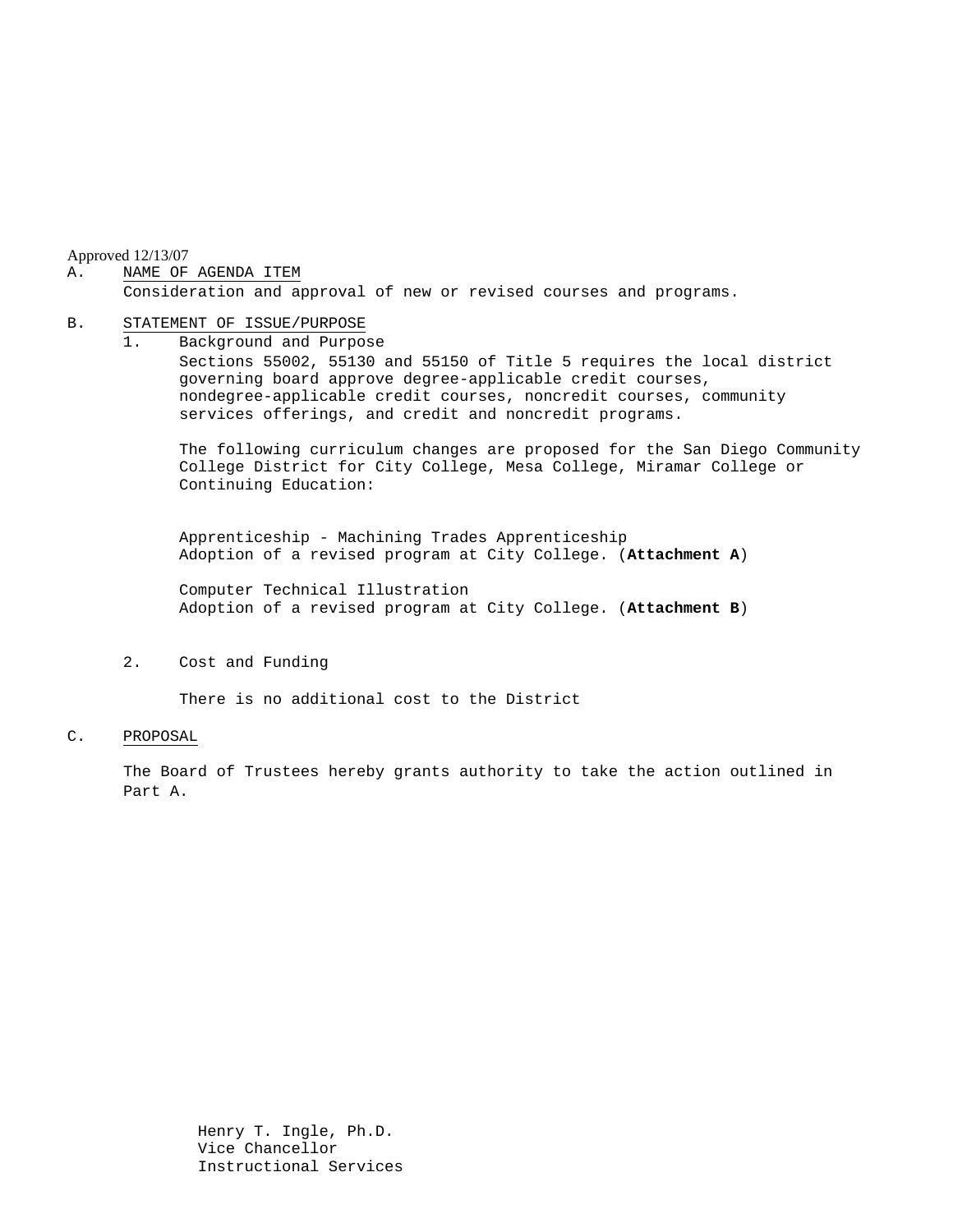### **ACTION**

Adoption of a revised program at City College.

Proposed program revision at City College:

# **Certificate of Achievement: Tool and Cutter Grinder**

| <b>Courses Required for the Major:</b>      | Units |
|---------------------------------------------|-------|
| ENGE 108 Dimensioning and Tolerancing 3     |       |
|                                             |       |
|                                             |       |
| MACT 140 Machine Technology4                |       |
| MACT 150 Intro/Computer Num                 |       |
| Control (CNC) and Elec Dis Mach 4           |       |
| MATH 096 Intermediate Algebra               |       |
|                                             |       |
| MAFG 102 Print Reading and Symbology 3      |       |
| <b>MAFG 115 Properties of Materials for</b> |       |
|                                             |       |
| Total Units $= 21$                          |       |

## **Certificate of Achievement: VTL Machinist/Milling Machinist**

| <b>Courses Required for the Major:</b>      | Units |
|---------------------------------------------|-------|
| ENGE 108 Dimensioning and Tolerancing3      |       |
|                                             |       |
| ENGE 152 Engineering Design3                |       |
| MACT 140 Machine Technology4                |       |
| MACT 150 Intro/Computer Num                 |       |
| Control (CNC) and Elec Dis Mach4            |       |
| MAFG 102 Print Reading and Symbology 3      |       |
| <b>MAFG 115 Properties of Materials for</b> |       |
|                                             |       |
| MATH 096 Intermediate Algebra               |       |
|                                             |       |
| Total Units $= 21$                          |       |

## **Associate in Science Degree: Tool and Cutter Grinder**

| <b>Courses Required for the Major:</b><br>Units |  |
|-------------------------------------------------|--|
| ENGE 108 Dimensioning and Tolerancing 3         |  |
|                                                 |  |
|                                                 |  |
| MACT 140 Machine Technology4                    |  |
| MACT 150 Intro/Computer Num                     |  |
| Control (CNC) and Elec Dis Mach 4               |  |
| MATH 096 Intermediate Algebra                   |  |
|                                                 |  |
| MAFG 102 Print Reading and Symbology3           |  |
| <b>MAFG 115 Properties of Materials for</b>     |  |
|                                                 |  |
| Total Units $= 21$                              |  |

### **Associate in Science Degree: VTL Machinist/Milling Machinist Courses Required for the Major:**

| <b>Courses Required for the Major:</b>      | Units |
|---------------------------------------------|-------|
| ENGE 108 Dimensioning and Tolerancing3      |       |
| ENGE 151 Engineering Drawing 2              |       |
| ENGE 152 Engineering Design3                |       |
| MACT 140 Machine Technology4                |       |
| MACT 150 Intro/Computer Num                 |       |
| Control (CNC) and Elec Dis Mach4            |       |
| MAFG 102 Print Reading and Symbology3       |       |
| <b>MAFG 115 Properties of Materials for</b> |       |
|                                             |       |
| MATH 096 Intermediate Algebra               |       |
|                                             |       |
| Total Units $= 21$                          |       |